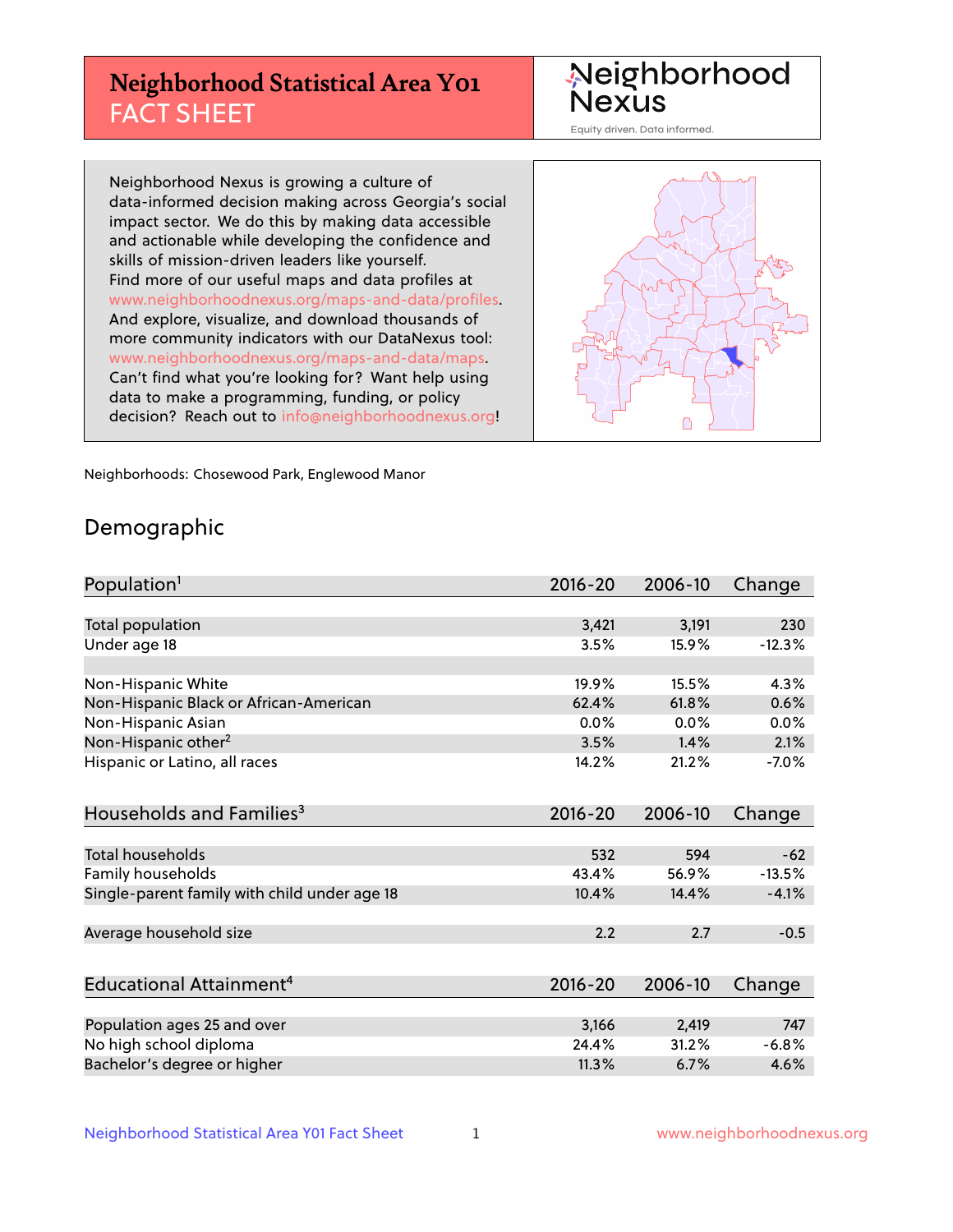## Change Measures, continued...

| Employment <sup>5</sup>                                                                               | $2016 - 20$  | 2006-10        | Change   |
|-------------------------------------------------------------------------------------------------------|--------------|----------------|----------|
|                                                                                                       |              |                | $-161$   |
| Total workers residing in Neighborhood Statistical Area                                               | 948<br>20.4% | 1,109<br>36.6% | $-16.3%$ |
| Workers with earnings \$1250/month or less                                                            | 35.3%        | 46.3%          | $-11.0%$ |
| Workers with earnings \$1251/month to \$3333/month<br>Workers with earnings greater than \$3333/month | 44.3%        | 17.0%          | 27.3%    |
|                                                                                                       |              |                |          |
| Total jobs located in Neighborhood Statistical Area                                                   | 870          | 413            | 457      |
| Jobs with earnings \$1250/month or less                                                               | 8.4%         | 29.3%          | $-20.9%$ |
| Jobs with earnings \$1251/month to \$3333/month                                                       | 25.3%        | 44.3%          | $-19.0%$ |
| Jobs with earnings greater than \$3333/month                                                          | 66.3%        | 26.4%          | 39.9%    |
|                                                                                                       |              |                |          |
| Jobs/workers ratio                                                                                    | 0.9          | 0.4            | 0.5      |
|                                                                                                       |              |                |          |
| Income and Poverty <sup>6</sup>                                                                       | 2016-20      | 2006-10        | Change   |
|                                                                                                       |              |                |          |
| Median household income                                                                               | \$42,242     | \$24,100       | \$18,142 |
|                                                                                                       |              |                |          |
| Population for whom poverty status is determined                                                      | 1,199        | 1,579          | $-380$   |
| Population below poverty                                                                              | 27.9%        | 40.6%          | $-12.6%$ |
|                                                                                                       |              |                |          |
| Housing <sup>7</sup>                                                                                  | 2016-20      | 2006-10        | Change   |
|                                                                                                       |              |                |          |
| Total housing units                                                                                   | 608          | 885            | $-277$   |
| Occupied housing units                                                                                | 87.6%        | 67.1%          | 20.4%    |
| Vacant housing units                                                                                  | 12.4%        | 32.9%          | $-20.4%$ |
|                                                                                                       |              |                |          |
| Occupied housing units                                                                                | 532          | 594            | $-62$    |
| Owner occupied housing units                                                                          | 45.1%        | 18.1%          | 27.1%    |
| Renter occupied housing units                                                                         | 54.9%        | 81.9%          | $-27.1%$ |
|                                                                                                       |              |                |          |
| Access to a Vehicle <sup>8</sup>                                                                      | $2016 - 20$  | 2006-10        | Change   |
|                                                                                                       |              |                |          |
| Occupied housing units                                                                                | 532          | 594            | $-62$    |
| No vehicle available                                                                                  | 30.0%        | 29.5%          | 0.5%     |
|                                                                                                       |              |                |          |
| Crime Rates, per 10,000 Population <sup>9</sup>                                                       | 2017-21      | 2012-16        | Change   |
|                                                                                                       |              |                |          |
| All Part I crimes                                                                                     | 204.6        | 235.6          | $-30.9$  |
| Violent crime                                                                                         | 29.2         | 47.6           | $-18.4$  |
| Murder                                                                                                | 1.2          | 2.1            | $-0.9$   |
| Robbery                                                                                               | 6.4          | 15.5           | $-9.1$   |
| Aggravated assault                                                                                    | 21.6         | 30.0           | $-8.4$   |
| Property crime                                                                                        | 175.4        | 187.9          | $-12.5$  |
| <b>Burglary</b>                                                                                       | 43.3         | 66.8           | $-23.5$  |
| Larceny                                                                                               | 98.2         | 80.2           | 18.0     |
| Vehicle theft                                                                                         | 33.9         | 40.9           | $-7.0$   |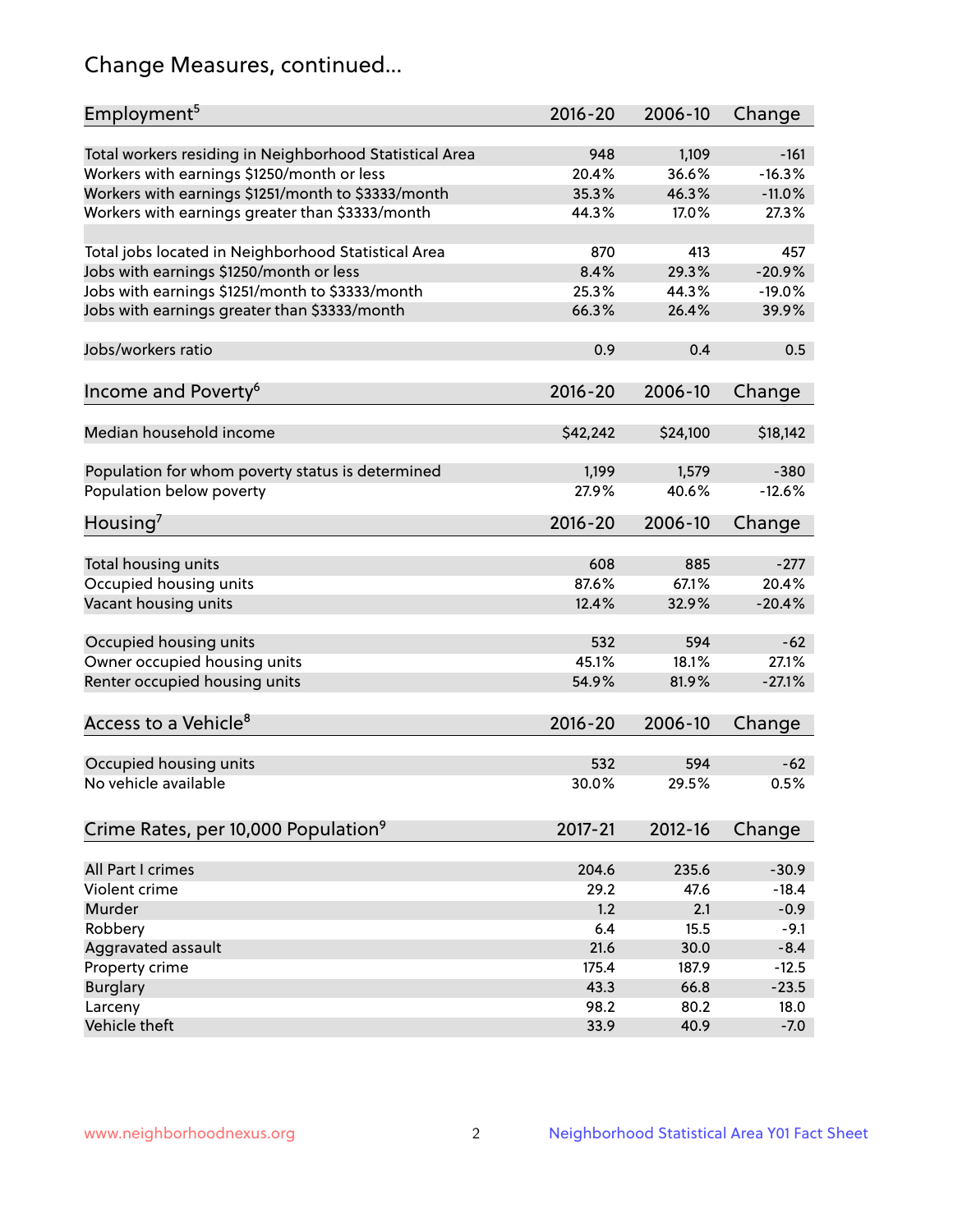## Current Data: Demographic

| Sex and Age, 2016-20 <sup>10</sup>                    | <b>Estimate</b> | Margin of Error |
|-------------------------------------------------------|-----------------|-----------------|
| Total population                                      | 3,421           | $\pm$ 348       |
| Male                                                  | 82.6%           | ±11.3%          |
| Female                                                | 17.4%           | $\pm$ 5.2%      |
| Under 5 years                                         | 0.3%            | $\pm 1.0\%$     |
| 5 to 9 years                                          | 1.6%            | ±1.9%           |
| 10 to 14 years                                        | 1.1%            | $\pm 1.3\%$     |
| 15 to 19 years                                        | 1.0%            | $\pm 1.3\%$     |
| 20 to 24 years                                        | 3.5%            | $\pm 2.5\%$     |
| 25 to 34 years                                        | 23.4%           | $\pm$ 5.5%      |
| 35 to 44 years                                        | 31.2%           | $\pm$ 4.7%      |
| 45 to 54 years                                        | 20.2%           | $\pm 3.6\%$     |
| 55 to 59 years                                        | 5.5%            | $\pm 2.4\%$     |
| 60 to 64 years                                        | 4.6%            | $\pm 3.0\%$     |
| 65 to 74 years                                        | 6.1%            | $\pm 3.1\%$     |
| 75 to 84 years                                        | 1.4%            | $\pm 1.6\%$     |
| 85 years and over                                     | 0.1%            | $\pm$ 0.9%      |
| Median age (years)                                    | 41.1            | $\pm$ 0.8       |
| Race and Ethnicity, 2016-20 <sup>11</sup>             | <b>Estimate</b> | Margin of Error |
| <b>Total population</b>                               | 3,421           | $\pm$ 348       |
| Hispanic or Latino (of any race)                      | 14.2%           | $\pm$ 5.1%      |
| Not Hispanic or Latino                                | 85.8%           | $\pm$ 3.4%      |
| White alone                                           | 19.9%           | $\pm 3.0\%$     |
| Black or African American alone                       | 62.4%           | $\pm$ 6.5%      |
| American Indian and Alaska Native alone               | 0.5%            | $\pm$ 0.9%      |
| Asian alone                                           | 0.0%            | $\pm$ 0.6%      |
| Native Hawaiian and other Pacific Islander alone      | 0.0%            | $\pm$ 0.6%      |
| Some other race alone                                 | 0.4%            | $\pm 0.8\%$     |
| Two or more races                                     | 2.6%            | $\pm 2.1\%$     |
| U.S. Citizenship Status, 2016-20 <sup>12</sup>        | <b>Estimate</b> | Margin of Error |
| Foreign-born population                               | 317             | $\pm$ 138       |
| Naturalized U.S. citizen                              | 25.9%           | $\pm 10.5\%$    |
| Not a U.S. citizen                                    | 74.1%           | $\pm 22.1\%$    |
| Citizen, Voting Age Population, 2016-20 <sup>13</sup> | <b>Estimate</b> | Margin of Error |
| Citizen, 18 and over population                       | 3,065           | $\pm 291$       |
| Male                                                  | 84.2%           | $\pm$ 11.1%     |
| Female                                                | 15.8%           | $\pm$ 5.3%      |
|                                                       |                 |                 |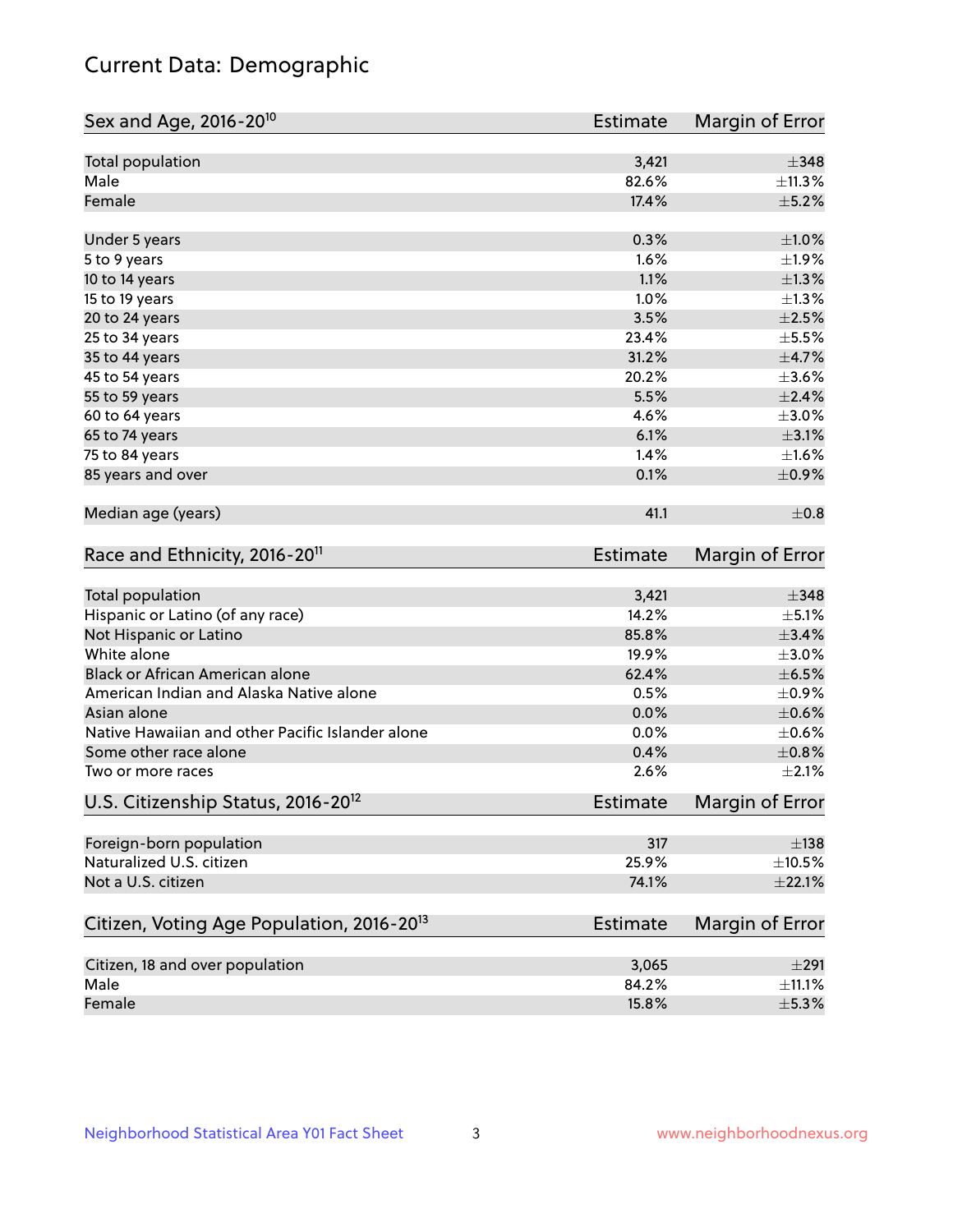## Current Data: Economic

| Income, 2016-20 <sup>14</sup>                                     | Estimate     | Margin of Error |
|-------------------------------------------------------------------|--------------|-----------------|
|                                                                   |              |                 |
| All households                                                    | 532          | $\pm 106$       |
| Less than \$10,000                                                | 14.0%        | $\pm$ 9.0%      |
| \$10,000 to \$14,999                                              | 6.8%         | $\pm$ 8.2%      |
| \$15,000 to \$24,999                                              | 10.9%        | $\pm$ 8.4%      |
| \$25,000 to \$34,999                                              | 10.6%        | $\pm$ 7.8%      |
| \$35,000 to \$49,999                                              | 16.4%        | ±10.4%          |
| \$50,000 to \$74,999                                              | 6.6%         | $\pm$ 5.9%      |
| \$75,000 to \$99,999                                              | 19.7%        | ±16.3%          |
| \$100,000 to \$149,999                                            | 7.2%         | $\pm$ 7.1%      |
| \$150,000 to \$199,999                                            | 0.3%         | $\pm$ 3.8%      |
| \$200,000 or more                                                 | 7.6%         | $\pm$ 6.0%      |
| Median household income (dollars)                                 | \$42,242     | ±8,534          |
| Mean household income (dollars)                                   | \$66,126     | ±16,069         |
| Households with earnings                                          | 79.0%        | ±12.4%          |
| Mean earnings (dollars)                                           | \$76,312     | ±16,128         |
| Households with Social Security                                   | 26.0%        | $\pm$ 15.9%     |
| Mean Social Security income (dollars)                             | \$13,644     | ±12,054         |
| Households with retirement income                                 | 8.3%         | $\pm$ 9.1%      |
| Mean retirement income (dollars)                                  | \$7,339      | ±12,589         |
| Households with Supplemental Security Income                      | 7.3%         | $\pm$ 6.5%      |
| Mean Supplemental Security Income (dollars)                       | \$9,140      | $\pm$ 4,322     |
| Households with cash public assistance income                     | 1.5%         | ±3.8%           |
| Mean cash public assistance income (dollars)                      | \$0          | $\pm$ 0         |
|                                                                   | 14.9%        | $\pm$ 9.1%      |
| Households with Food Stamp/SNAP benefits in the past 12<br>months |              |                 |
|                                                                   |              |                 |
| Family households                                                 | 231<br>11.7% | ±96<br>±14.2%   |
| Less than \$10,000<br>\$10,000 to \$14,999                        | 3.2%         |                 |
|                                                                   |              | ±13.1%          |
| \$15,000 to \$24,999                                              | 11.2%        | ±14.4%          |
| \$25,000 to \$34,999                                              | 9.4%         | ±13.4%          |
| \$35,000 to \$49,999                                              | 12.4%        | ±15.2%          |
| \$50,000 to \$74,999                                              | 4.8%         | ±12.3%          |
| \$75,000 to \$99,999                                              | 35.2%        | $\pm$ 32.6%     |
| \$100,000 to \$149,999                                            | 2.2%         | $\pm$ 13.0%     |
| \$150,000 to \$199,999                                            | 0.0%         | $\pm$ 9.0%      |
| \$200,000 or more                                                 | 10.0%        | ±12.4%          |
| Median family income (dollars)                                    | \$57,029     | ±21,014         |
| Mean family income (dollars)                                      | \$77,032     | $±$ 25,169      |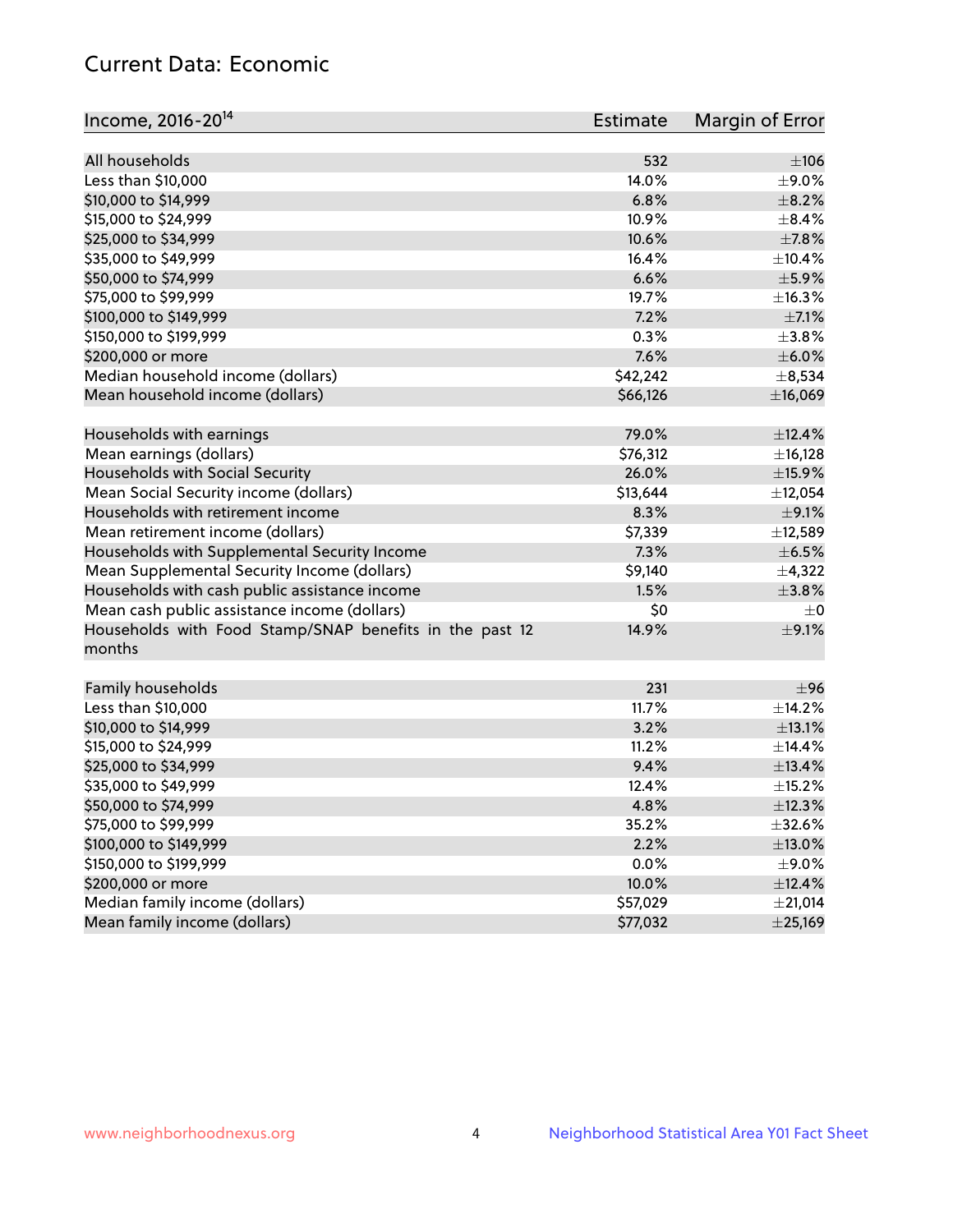## Current Data: Economic, continued...

| Income, 2016-20, continued <sup>15</sup>                              | <b>Estimate</b> | Margin of Error        |
|-----------------------------------------------------------------------|-----------------|------------------------|
|                                                                       |                 |                        |
| Nonfamily households                                                  | 301             | $\pm$ 82               |
| Median nonfamily income (dollars)                                     | \$36,694        | $\pm$ 9,172            |
| Mean nonfamily income (dollars)                                       | \$54,396        | ±12,184                |
| Median earnings for workers (dollars)                                 | \$25,516        | ±3,836                 |
| Median earnings for male full-time, year-round workers<br>(dollars)   | \$31,015        | ±3,755                 |
| Median earnings for female full-time, year-round workers<br>(dollars) | \$35,436        | ±5,659                 |
| Per capita income (dollars)                                           | \$28,981        | ±18,111                |
| Families Below Poverty Level, 2016-20 <sup>16</sup>                   | <b>Estimate</b> | <b>Margin of Error</b> |
|                                                                       |                 |                        |
| <b>All Families</b>                                                   | 231             | ±96                    |
| Percent below poverty                                                 | 20.9%           | ±19.0%                 |
| Families with related children under 18 years                         | 74              | $\pm$ 64               |
| Percent below poverty                                                 | 39.3%           | ±53.3%                 |
| Families with related children under 5 years only                     | 7               | $\pm 52$               |
| Percent below poverty                                                 | 0.0%            | $+$                    |
| Married couple families                                               | 62              | $\pm$ 58               |
| Percent below poverty                                                 | 0.0%            | ±33.5%                 |
| Married couple families with related children under 18 years          | 6               | $\pm$ 27               |
| Percent below poverty                                                 | $0.0\%$         | ±329.2%                |
| Married couple families with related children under 5 years           | $\overline{2}$  | ±29                    |
| Percent below poverty                                                 | 0.0%            | $^+$                   |
| Families with female householder, no spouse present                   | 144             | $\pm 90$               |
| Percent below poverty                                                 | 33.5%           | ±26.1%                 |
| Families with female householder, no spouse present with              | 52              | $+46$                  |
| related children under 18 years                                       |                 |                        |
| Percent below poverty                                                 | 55.6%           | ±49.2%                 |
| Families with female householder, no spouse present with              | 4               | $\pm$ 31               |
| related children under 5 years                                        |                 |                        |
| Percent below poverty                                                 | 0.0%            | $^{\dagger}$           |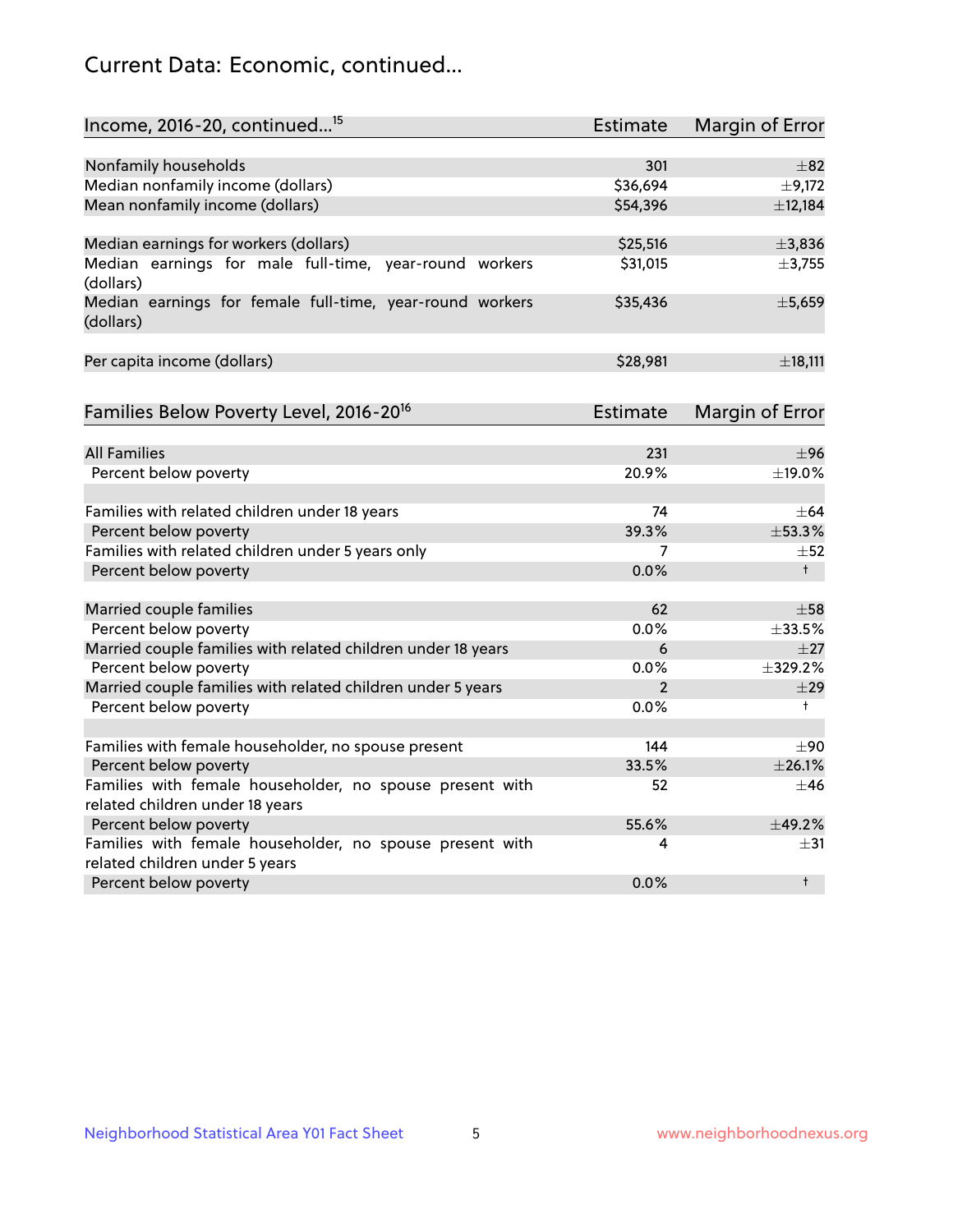## Current Data: Economic, continued...

| People Below Poverty Level, 2016-20 <sup>17</sup> | Estimate        | Margin of Error |
|---------------------------------------------------|-----------------|-----------------|
|                                                   |                 |                 |
| Total population                                  | 1,199           | $\pm 279$       |
| Percent below poverty                             | 27.9%           | ±10.5%          |
| Population under 18 years                         | 117             | $\pm$ 117       |
| Percent below poverty                             | 48.9%           | $\pm$ 54.6%     |
| Population 18 years and over                      | 1,082           | $\pm 242$       |
| Percent below poverty                             | 25.6%           | $\pm$ 9.4%      |
| Population 18 to 64 years                         | 947             | $+221$          |
| Percent below poverty                             | 25.3%           | $\pm$ 9.6%      |
| Population 65 years and over                      | 135             | ±98             |
| Percent below poverty                             | 28.0%           | ±33.7%          |
| Dovarty by Daco $E$ thnicity $2016-2018$          | E <sub>cf</sub> | Margin of Error |

| POVERTY DY RACE/ETHICITY, 2016-20 | <b>Estimate</b> | <b>Nargin of Error</b> |
|-----------------------------------|-----------------|------------------------|
|                                   |                 |                        |
| Non-Hispanic White population     | 298             | ±98                    |
| Percent below poverty             | 15.3%           | $\pm$ 12.5%            |
| <b>Black population</b>           | 724             | $\pm 244$              |
| Percent below poverty             | 38.8%           | ±14.8%                 |
| Asian population                  | 0               | $+21$                  |
| Percent below poverty             |                 |                        |
| Hispanic or Latino population     | 177             | $\pm$ 157              |
| Percent below poverty             | 4.6%            | ±10.0%                 |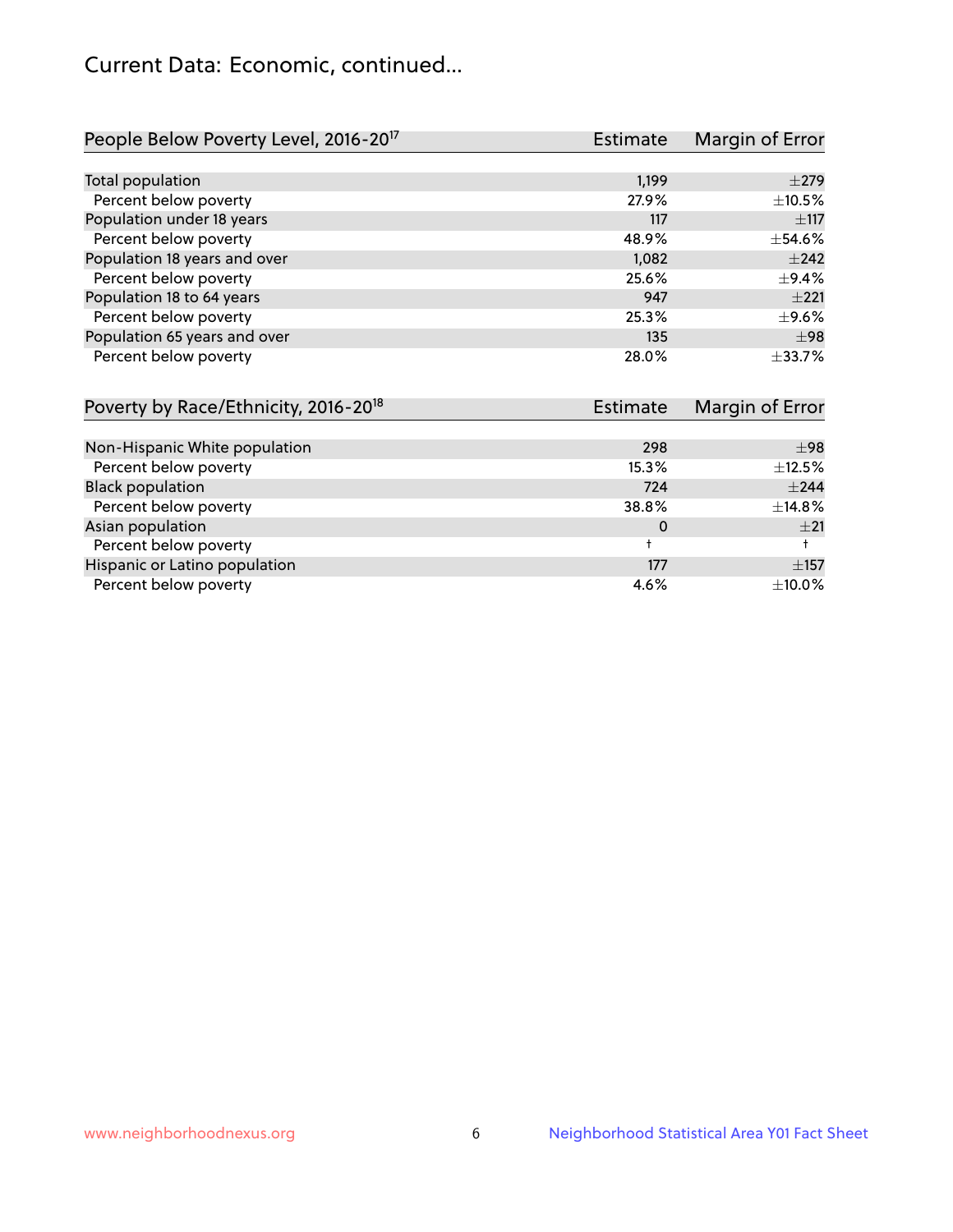# Current Data: Employment

| Employment Status, 2016-20 <sup>19</sup>                                    | <b>Estimate</b> | Margin of Error  |
|-----------------------------------------------------------------------------|-----------------|------------------|
|                                                                             |                 |                  |
| Population 16 years and over                                                | 3,312           | $\pm$ 332        |
| In labor force                                                              | 22.8%           | $\pm$ 6.1%       |
| Civilian labor force                                                        | 22.8%           | $\pm$ 6.1%       |
| Employed                                                                    | 20.4%           | $\pm$ 5.5%       |
| Unemployed                                                                  | 2.4%            | $\pm 4.0\%$      |
| <b>Armed Forces</b>                                                         | 0.0%            | ±2.8%            |
| Not in labor force                                                          | 77.2%           | $\pm$ 4.5%       |
| Civilian labor force                                                        | 755             | $\pm 215$        |
| <b>Unemployment Rate</b>                                                    | 10.6%           | ±17.3%           |
| Females 16 years and over                                                   | 557             | $\pm$ 184        |
| In labor force                                                              | 52.1%           | $\pm$ 17.4%      |
| Civilian labor force                                                        | 52.1%           | ±17.4%           |
| Employed                                                                    | 45.1%           | ±13.9%           |
| Own children of the householder under 6 years                               | 35              | $\pm$ 42         |
| All parents in family in labor force                                        | 100.0%          | ±68.9%           |
| Own children of the householder 6 to 17 years                               | 66              | $\pm 62$         |
| All parents in family in labor force                                        | 97.6%           | $\pm$ 47.5%      |
| Industry, 2016-20 <sup>20</sup>                                             | <b>Estimate</b> | Margin of Error  |
|                                                                             |                 |                  |
| Civilian employed population 16 years and over                              | 675             | $\pm$ 194        |
| Agriculture, forestry, fishing and hunting, and mining                      | 0.0%            | ±4.4%            |
| Construction                                                                | 14.3%           | ±13.8%           |
| Manufacturing                                                               | 5.5%            | $\pm$ 5.1%       |
| Wholesale trade                                                             | 4.7%            | $\pm$ 6.6%       |
| Retail trade                                                                | 14.9%           | ±11.8%           |
| Transportation and warehousing, and utilities                               | 5.9%            | $\pm$ 5.8%       |
| Information                                                                 | 3.5%            | $\pm$ 5.5 $\!\%$ |
| Finance and insurance, and real estate and rental and leasing               | 3.8%            | $\pm$ 5.1%       |
| Professional, scientific, and management, and administrative                | 19.1%           | $\pm$ 8.3%       |
| and waste management services                                               |                 |                  |
| Educational services, and health care and social assistance                 | 10.5%           | $\pm$ 7.1%       |
| Arts, entertainment, and recreation, and accommodation and<br>food services | 13.0%           | $\pm$ 6.4%       |
| Other services, except public administration                                | 1.8%            | $\pm$ 5.7%       |
| Public administration                                                       | 3.1%            | $\pm$ 7.0%       |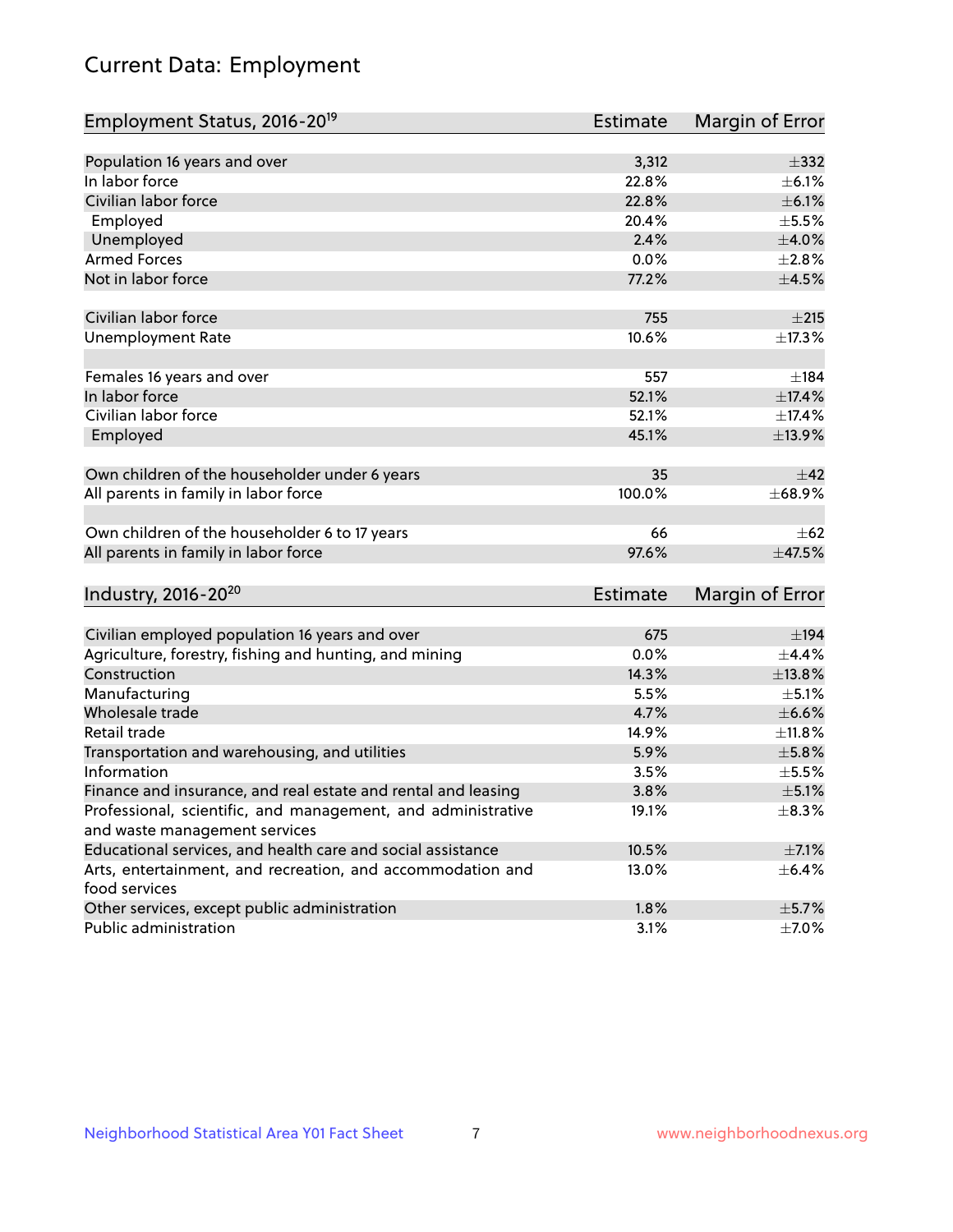# Current Data: Employment, continued...

| Occupation, 2016-20 <sup>21</sup>                                                                       | <b>Estimate</b> | Margin of Error |
|---------------------------------------------------------------------------------------------------------|-----------------|-----------------|
| Civilian employed population 16 years and over                                                          | 675             | $\pm$ 194       |
| Management, business, science, and arts occupations                                                     | 27.7%           | ±10.9%          |
| Service occupations                                                                                     | 24.0%           | $\pm$ 6.3%      |
| Sales and office occupations                                                                            | 14.2%           | $\pm$ 7.0%      |
| Natural resources, construction, and maintenance occupations                                            | 14.0%           | ±14.1%          |
| Production, transportation, and material moving occupations                                             | 20.1%           | $\pm 10.5\%$    |
| Class of Worker, 2016-20 <sup>22</sup>                                                                  | <b>Estimate</b> | Margin of Error |
| Civilian employed population 16 years and over                                                          | 675             | $\pm$ 194       |
| Private wage and salary workers                                                                         | 90.2%           | $\pm$ 34.6%     |
| Government workers                                                                                      | 4.1%            | $\pm$ 9.7%      |
| Self-employed in own not incorporated business workers                                                  | 5.7%            | $\pm$ 5.8%      |
| Unpaid family workers                                                                                   | 0.0%            | $\pm$ 4.4%      |
| Job Flows, 2019 <sup>23</sup>                                                                           |                 | 2019            |
|                                                                                                         |                 |                 |
| Total Jobs in Neighborhood Statistical Area                                                             |                 | 870             |
| Held by residents of Neighborhood Statistical Area                                                      |                 | 0.2%            |
| Held by non-residents of Neighborhood Statistical Area                                                  |                 | 99.8%           |
| Jobs by Industry Sector, 2019 <sup>24</sup>                                                             |                 | 2019            |
| Total Jobs in Neighborhood Statistical Area                                                             |                 | 870             |
| <b>Goods Producing sectors</b>                                                                          |                 | 3.1%            |
| Trade, Transportation, and Utilities sectors                                                            |                 | 26.6%           |
| All Other Services sectors                                                                              |                 | 70.3%           |
|                                                                                                         |                 |                 |
| Total Jobs in Neighborhood Statistical<br>held<br>by<br>Area<br>Neighborhood Statistical Area residents |                 | $\overline{2}$  |
| <b>Goods Producing sectors</b>                                                                          |                 | 50.0%           |
| Trade, Transportation, and Utilities sectors                                                            |                 | 0.0%            |
| All Other Services sectors                                                                              |                 | 50.0%           |
| Jobs by Earnings, 2019 <sup>25</sup>                                                                    |                 | 2019            |
| Total Jobs in Neighborhood Statistical Area                                                             |                 | 870             |
| Jobs with earnings \$1250/month or less                                                                 |                 | 8.4%            |
| Jobs with earnings \$1251/month to \$3333/month                                                         |                 | 25.3%           |
| Jobs with earnings greater than \$3333/month                                                            |                 | 66.3%           |
| Neighborhood Statistical<br>Jobs<br>in<br>held<br>by<br>Total<br>Area                                   |                 | 2               |
| Neighborhood Statistical Area residents                                                                 |                 |                 |
| Jobs with earnings \$1250/month or less                                                                 |                 | 0.0%            |
| Jobs with earnings \$1251/month to \$3333/month                                                         |                 | 100.0%          |
| Jobs with earnings greater than \$3333/month                                                            |                 | 0.0%            |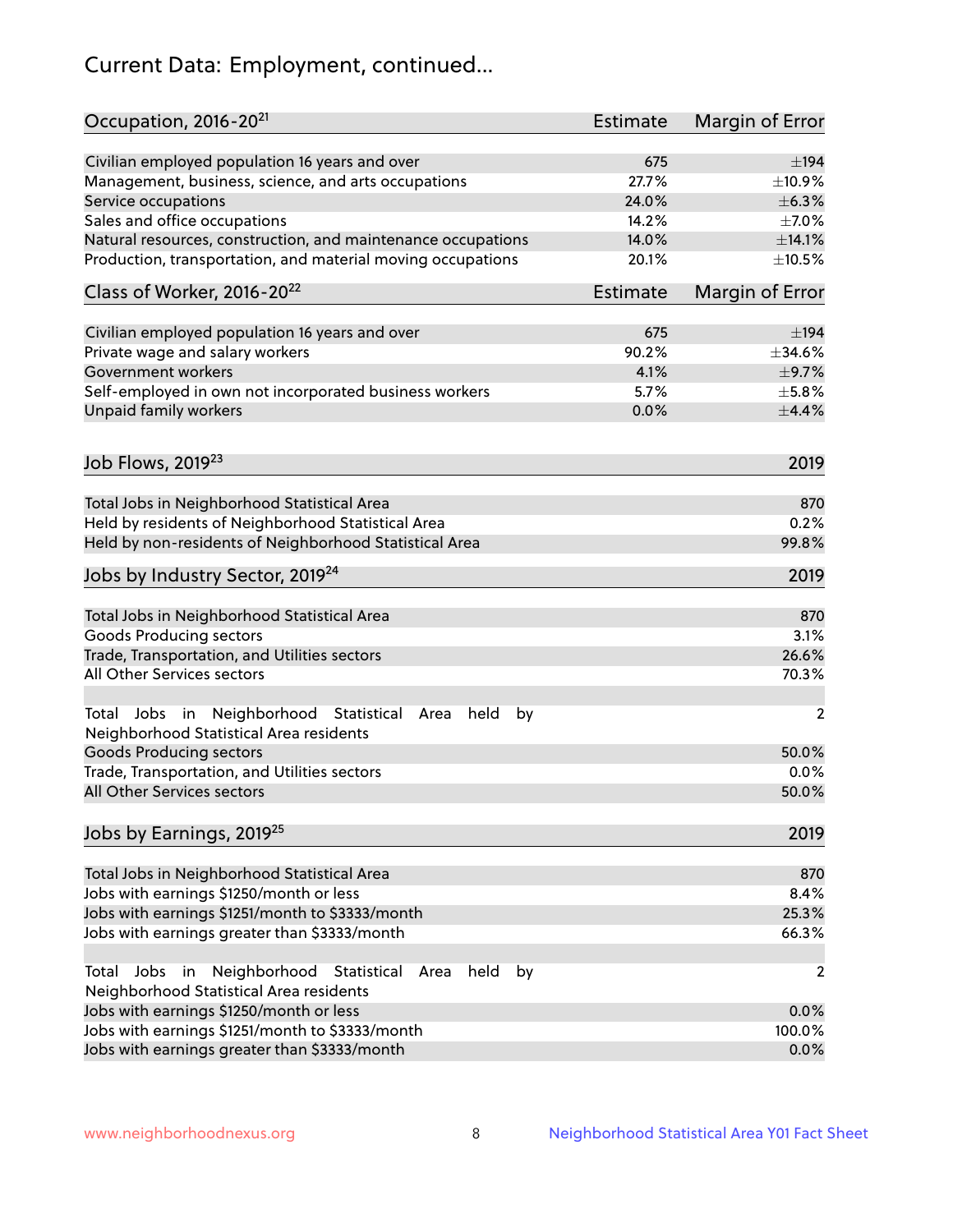## Current Data: Employment, continued...

| Jobs by Age of Worker, 2019 <sup>26</sup>                                                      | 2019  |
|------------------------------------------------------------------------------------------------|-------|
|                                                                                                |       |
| Total Jobs in Neighborhood Statistical Area                                                    | 870   |
| Jobs with workers age 29 or younger                                                            | 13.7% |
| Jobs with workers age 30 to 54                                                                 | 71.4% |
| Jobs with workers age 55 or older                                                              | 14.9% |
|                                                                                                |       |
| Total Jobs in Neighborhood Statistical Area held by<br>Neighborhood Statistical Area residents | 2     |
| Jobs with workers age 29 or younger                                                            | 0.0%  |
| Jobs with workers age 30 to 54                                                                 | 50.0% |
| Jobs with workers age 55 or older                                                              | 50.0% |

### Current Data: Education

| School Enrollment, 2016-20 <sup>27</sup>       | Estimate | Margin of Error |
|------------------------------------------------|----------|-----------------|
|                                                |          |                 |
| Population 3 years and over enrolled in school | 337      | ±121            |
| Nursery school, preschool                      | 2.0%     | $+7.0%$         |
| Kindergarten                                   | 9.2%     | ±11.7%          |
| Elementary school (grades 1-8)                 | 15.9%    | $\pm$ 13.6%     |
| High school (grades 9-12)                      | 25.4%    | ±16.8%          |
| College or graduate school                     | 47.5%    | $\pm$ 15.5%     |

| Educational Attainment, 2016-20 <sup>28</sup> | <b>Estimate</b> | Margin of Error |
|-----------------------------------------------|-----------------|-----------------|
|                                               |                 |                 |
| Population 25 years and over                  | 3,166           | $\pm$ 339       |
| Less than 9th grade                           | 8.2%            | $\pm$ 3.4%      |
| 9th to 12th grade, no diploma                 | 16.2%           | $\pm$ 4.3%      |
| High school graduate (includes equivalency)   | 41.1%           | $\pm$ 4.9%      |
| Some college, no degree                       | 19.0%           | $\pm$ 4.1%      |
| Associate's degree                            | 4.2%            | $\pm 3.0\%$     |
| Bachelor's degree                             | 5.0%            | $\pm 2.3\%$     |
| Graduate or professional degree               | 6.3%            | $+2.6%$         |
|                                               |                 |                 |
| Percent high school graduate or higher        | 75.6%           | $\pm$ 4.5%      |
| Percent bachelor's degree or higher           | 11.3%           | $\pm$ 3.4%      |
|                                               |                 |                 |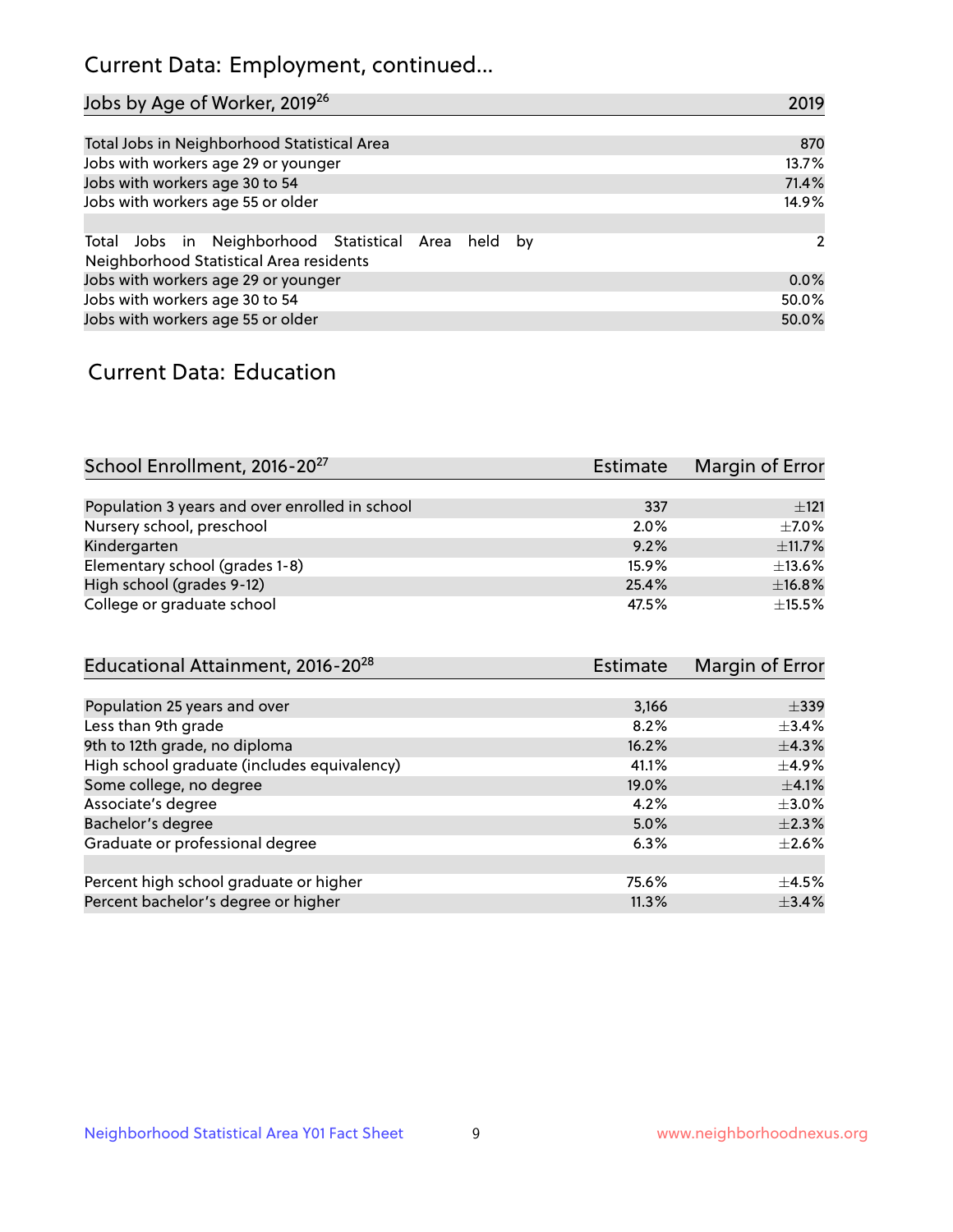## Current Data: Housing

| Households by Type, 2016-20 <sup>29</sup>            | <b>Estimate</b> | Margin of Error |
|------------------------------------------------------|-----------------|-----------------|
|                                                      |                 |                 |
| Total households                                     | 532             | $\pm 106$       |
| Family households (families)                         | 43.4%           | ±15.8%          |
| With own children under 18 years                     | 11.0%           | $\pm$ 9.1%      |
| Married-couple family                                | 11.7%           | ±9.8%           |
| With own children of the householder under 18 years  | 0.6%            | $\pm 4.1\%$     |
| Male householder, no spouse present, family          | 4.6%            | $\pm$ 5.6%      |
| With own children of the householder under 18 years  | 2.7%            | $\pm$ 5.3%      |
| Female householder, no spouse present, family        | 27.1%           | $\pm$ 15.1%     |
| With own children of the householder under 18 years  | 7.7%            | $\pm$ 6.4%      |
| Nonfamily households                                 | 56.6%           | $\pm 10.5\%$    |
| Householder living alone                             | 43.1%           | $\pm$ 12.0%     |
| 65 years and over                                    | 6.7%            | $\pm$ 7.1%      |
|                                                      |                 |                 |
| Households with one or more people under 18 years    | 14.6%           | $\pm 8.1\%$     |
| Households with one or more people 65 years and over | 22.1%           | $\pm$ 15.2%     |
|                                                      |                 |                 |
| Average household size                               | 2.19            | $\pm$ 0.28      |
| Average family size                                  | 2.88            | $\pm$ 0.40      |
| Housing Occupancy, 2016-20 <sup>30</sup>             | <b>Estimate</b> | Margin of Error |
| Total housing units                                  | 608             | ±111            |
| Occupied housing units                               | 87.6%           | $\pm$ 6.8%      |
| Vacant housing units                                 | 12.4%           | $\pm$ 7.0%      |
|                                                      |                 |                 |
| Homeowner vacancy rate                               | 0.0             | $\pm$ 8.3       |
| Rental vacancy rate                                  | 2.0             | $+6.3$          |
| Units in Structure, 2016-20 <sup>31</sup>            | Estimate        | Margin of Error |
|                                                      |                 |                 |
| Total housing units                                  | 608             | ±111            |
| 1-unit, detached                                     | 51.6%           | ±13.6%          |
| 1-unit, attached                                     | 1.0%            | $\pm 3.0\%$     |
| 2 units                                              | 7.0%            | $\pm$ 6.4%      |
| 3 or 4 units                                         | 18.3%           | $\pm$ 6.9%      |
| 5 to 9 units                                         | 11.4%           | $\pm$ 7.6%      |
| 10 to 19 units                                       | 3.3%            | $\pm$ 5.6%      |
| 20 or more units                                     | 6.8%            | $\pm$ 6.9%      |
| Mobile home                                          | 0.7%            | $\pm 4.0\%$     |
| Boat, RV, van, etc.                                  | $0.0\%$         | $\pm$ 3.4%      |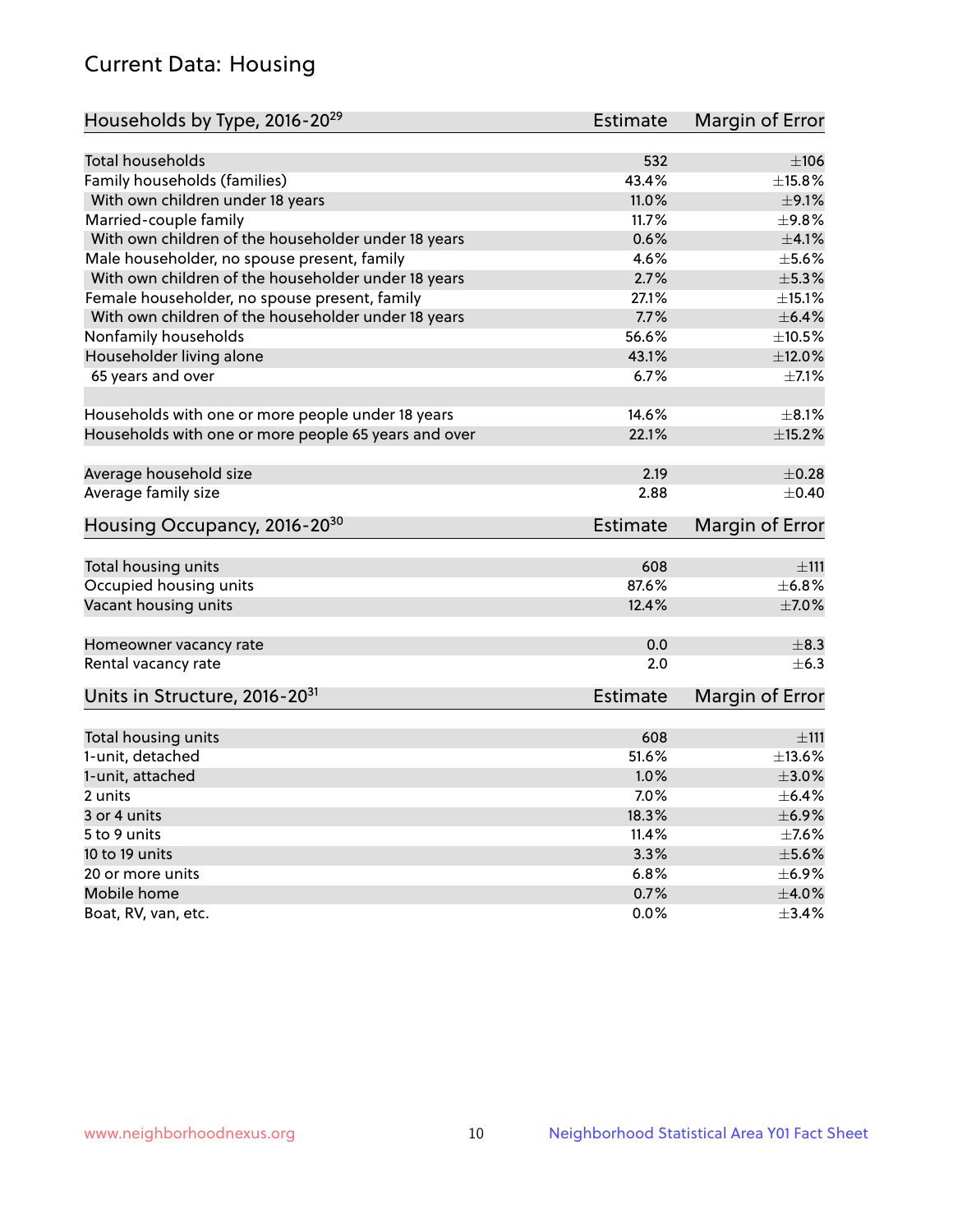## Current Data: Housing, continued...

| Year Structure Built, 2016-20 <sup>32</sup>                       | <b>Estimate</b> | Margin of Error           |
|-------------------------------------------------------------------|-----------------|---------------------------|
| Total housing units                                               | 608             | ±111                      |
| Built 2014 or later                                               | 0.0%            | $\pm$ 3.4%                |
| Built 2010 to 2013                                                | 0.0%            | $\pm$ 3.4%                |
| Built 2000 to 2009                                                | 21.8%           | ±11.6%                    |
| Built 1990 to 1999                                                | 3.5%            | $\pm$ 5.3%                |
| Built 1980 to 1989                                                | 3.3%            | $\pm$ 5.1%                |
| Built 1970 to 1979                                                | 10.2%           | ±11.2%                    |
| Built 1960 to 1969                                                | 11.4%           | $\pm$ 6.3%                |
| Built 1950 to 1959                                                | 18.1%           | $\pm$ 8.6%                |
| Built 1940 to 1949                                                | 7.7%            | $\pm$ 6.7%                |
| Built 1939 or earlier                                             | 24.1%           | $\pm$ 9.4%                |
| Housing Tenure, 2016-2033                                         | Estimate        | Margin of Error           |
| Occupied housing units                                            | 532             | ±106                      |
| Owner-occupied                                                    | 45.1%           | ±17.0%                    |
| Renter-occupied                                                   | 54.9%           | $\pm$ 9.0%                |
| Average household size of owner-occupied unit                     | 2.33            | $\pm$ 0.47                |
| Average household size of renter-occupied unit                    | 2.07            | $\pm$ 0.36                |
| Residence 1 Year Ago, 2016-20 <sup>34</sup>                       | Estimate        | Margin of Error           |
|                                                                   |                 |                           |
| Population 1 year and over                                        | 3,419<br>76.4%  | $\pm$ 348                 |
| Same house<br>Different house in the U.S.                         | 22.6%           | $\pm$ 7.2%<br>$\pm$ 6.2%  |
|                                                                   | 7.2%            | $\pm 3.5\%$               |
| Same county                                                       | 15.3%           | $\pm$ 5.3%                |
| Different county<br>Same state                                    | 6.5%            | ±3.8%                     |
| Different state                                                   | 8.9%            | $\pm$ 3.9%                |
| Abroad                                                            | 1.0%            | $\pm 1.5\%$               |
|                                                                   |                 |                           |
| Value of Housing Unit, 2016-20 <sup>35</sup>                      | <b>Estimate</b> | Margin of Error           |
| Owner-occupied units                                              | 240             | $\pm$ 102                 |
| Less than \$50,000                                                | 5.8%            | $\pm$ 24.1%               |
| \$50,000 to \$99,999                                              | 22.8%           | ±32.4%                    |
| \$100,000 to \$149,999                                            | 3.5%            | ±12.9%                    |
| \$150,000 to \$199,999                                            | 20.2%           | ±18.9%                    |
| \$200,000 to \$299,999                                            | 11.1%           | ±13.2%                    |
| \$300,000 to \$499,999                                            | 29.4%           | $\pm 20.5\%$              |
| \$500,000 to \$999,999                                            | 7.1%            | ±12.8%                    |
| \$1,000,000 or more                                               | 0.0%            | $\pm$ 15.0%               |
| Mortgage Status, 2016-20 <sup>36</sup>                            | Estimate        | Margin of Error           |
|                                                                   |                 |                           |
| Owner-occupied units                                              | 240<br>60.2%    | $\pm$ 102                 |
| Housing units with a mortgage<br>Housing units without a mortgage | 39.8%           | $\pm$ 8.8%<br>$\pm$ 29.6% |
|                                                                   |                 |                           |

Neighborhood Statistical Area Y01 Fact Sheet 11 11 www.neighborhoodnexus.org

Housing units without a mortgage 39.8%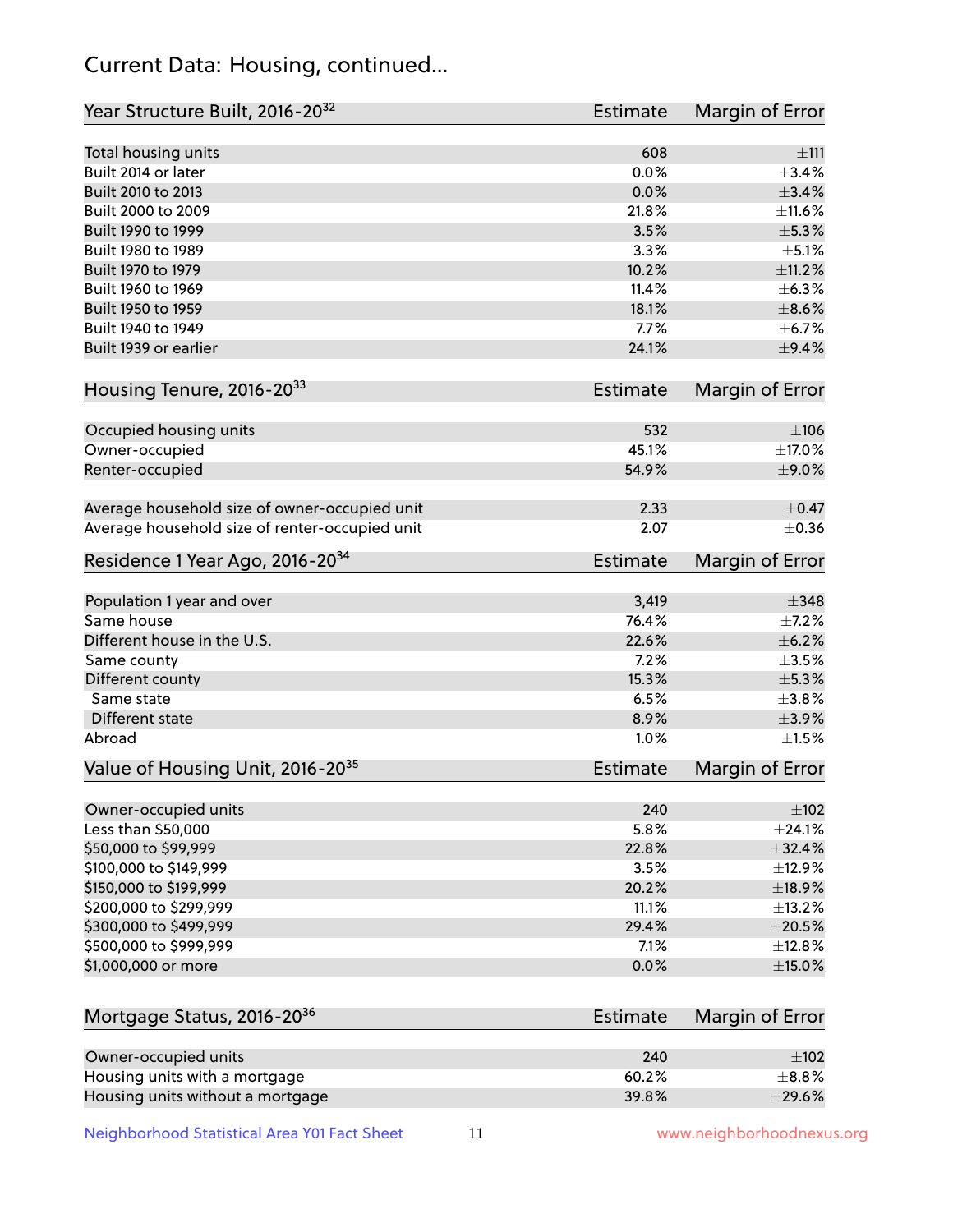## Current Data: Housing, continued...

| Selected Monthly Owner Costs, 2016-20 <sup>37</sup> | Estimate | Margin of Error |
|-----------------------------------------------------|----------|-----------------|
|                                                     |          |                 |
| Housing units with a mortgage                       | 145      | $\pm 65$        |
| Less than \$300                                     | 0.0%     | $\pm 20.4\%$    |
| \$300 to \$499                                      | 0.0%     | ±20.4%          |
| \$500 to \$999                                      | 42.8%    | ±43.7%          |
| \$1,000 to \$1,499                                  | 29.5%    | ±24.2%          |
| \$1,500 to \$1,999                                  | 5.5%     | ±16.3%          |
| \$2,000 to \$2,999                                  | 18.0%    | $\pm 21.0\%$    |
| \$3,000 or more                                     | 4.1%     | ±23.8%          |
|                                                     |          |                 |
| Median (dollars)                                    | \$1,161  | $\pm 238$       |
|                                                     |          |                 |
| Housing units without a mortgage                    | 96       | $\pm$ 82        |
| Less than \$150                                     | 9.5%     | ±26.9%          |
| \$150 to \$249                                      | $0.0\%$  | ±30.8%          |
| \$250 to \$349                                      | 7.7%     | $\pm$ 34.0%     |
| \$350 to \$499                                      | 67.0%    | $\pm$ 57.5%     |
| \$500 to \$699                                      | 4.3%     | ±26.8%          |
| \$700 or more                                       | 11.5%    | $\pm 65.2\%$    |
|                                                     |          |                 |
| Median (dollars)                                    | \$424    | ±42             |

| Selected Monthly Owner Costs as a Percentage of | <b>Estimate</b> | Margin of Error |
|-------------------------------------------------|-----------------|-----------------|
| Household Income, 2016-20 <sup>38</sup>         |                 |                 |
|                                                 |                 |                 |
| Housing units with a mortgage <sup>39</sup>     | 145             | $\pm$ 84        |
| Less than 20.0 percent                          | 56.3%           | $\pm 26.9\%$    |
| 20.0 to 24.9 percent                            | 10.4%           | ±18.8%          |
| 25.0 to 29.9 percent                            | 3.1%            | $\pm$ 15.5%     |
| 30.0 to 34.9 percent                            | 1.1%            | ±14.1%          |
| 35.0 percent or more                            | 29.2%           | $\pm 21.9\%$    |
|                                                 |                 |                 |
| Housing units without a mortgage <sup>40</sup>  | 96              | $\pm$ 97        |
| Less than 10.0 percent                          | 62.8%           | ±36.1%          |
| 10.0 to 14.9 percent                            | 12.7%           | $\pm$ 18.9%     |
| 15.0 to 19.9 percent                            | 0.0%            | $\pm 21.8\%$    |
| 20.0 to 24.9 percent                            | $0.0\%$         | $\pm 21.8\%$    |
| 25.0 to 29.9 percent                            | 0.0%            | $\pm 21.8\%$    |
| 30.0 to 34.9 percent                            | $0.0\%$         | $\pm 21.8\%$    |
| 35.0 percent or more                            | 24.5%           | $\pm$ 43.8%     |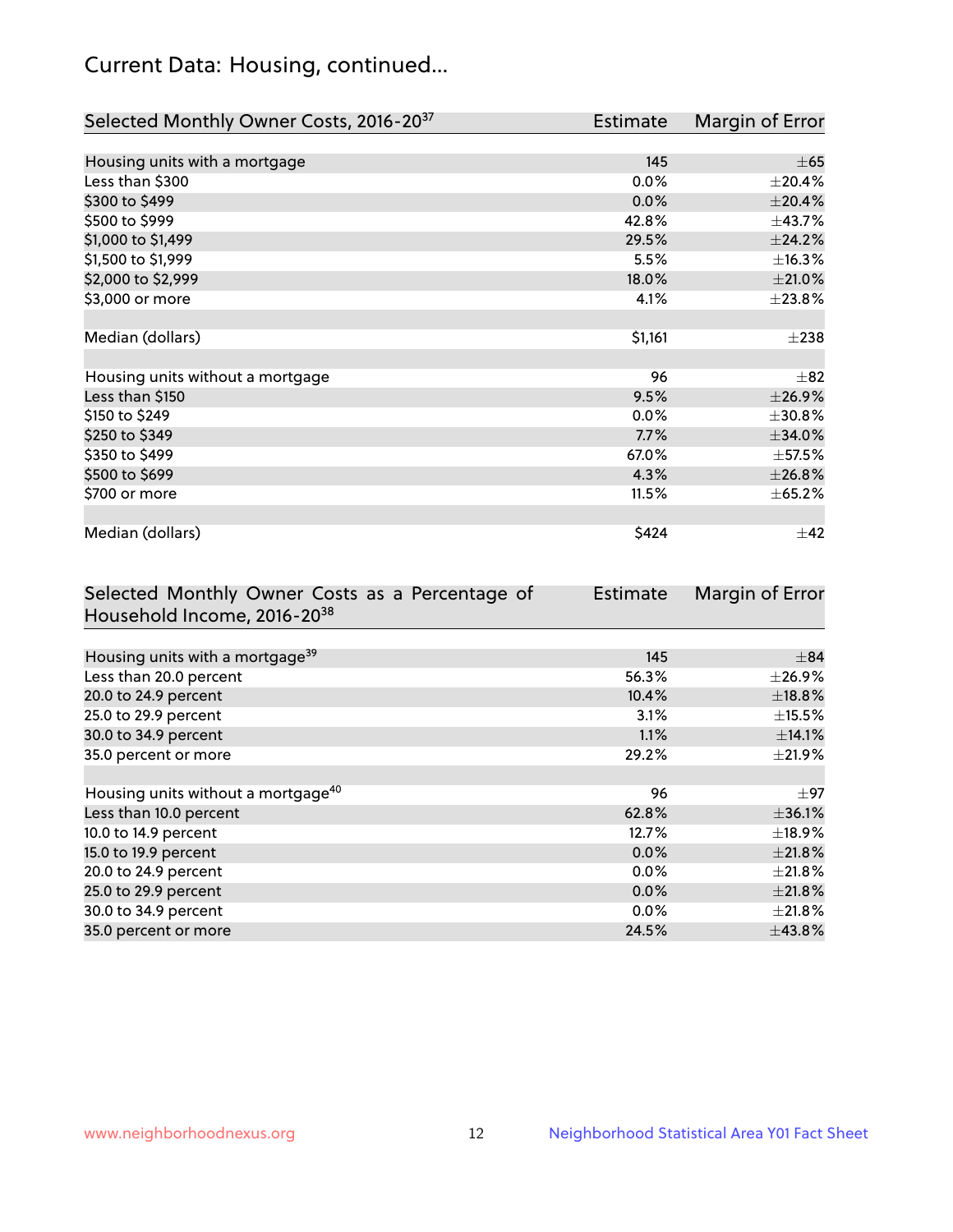## Current Data: Housing, continued...

| Gross Rent, 2016-20 <sup>41</sup>               | <b>Estimate</b> | Margin of Error |
|-------------------------------------------------|-----------------|-----------------|
|                                                 |                 |                 |
| Occupied units paying rent                      | 286             | $\pm$ 75        |
| Less than \$200                                 | 1.1%            | ±12.9%          |
| \$200 to \$499                                  | 8.5%            | $\pm 21.6\%$    |
| \$500 to \$749                                  | 41.3%           | ±23.1%          |
| \$750 to \$999                                  | 34.6%           | ±17.9%          |
| \$1,000 to \$1,499                              | 6.2%            | ±12.2%          |
| \$1,500 to \$1,999                              | 4.2%            | $\pm$ 7.6%      |
| \$2,000 or more                                 | 4.0%            | ±14.6%          |
| Median (dollars)                                | \$749           | $\pm$ 56        |
|                                                 |                 |                 |
| No rent paid                                    | 6               | ±17             |
|                                                 |                 |                 |
| Gross Rent as a Percentage of Household Income, | <b>Estimate</b> | Margin of Error |
| $2016 - 20^{42}$                                |                 |                 |
|                                                 |                 |                 |
| Occupied units paying rent <sup>43</sup>        | 266             | $\pm 102$       |
| Less than 15.0 percent                          | 11.0%           | ±16.4%          |
| 15.0 to 19.9 percent                            | 13.7%           | ±10.8%          |
| 20.0 to 24.9 percent                            | 10.1%           | ±9.8%           |
| 25.0 to 29.9 percent                            | 13.4%           | $\pm$ 14.6%     |
| 30.0 to 34.9 percent                            | 10.3%           | ±12.6%          |
| 35.0 percent or more                            | 41.5%           | $\pm$ 16.5%     |

# Current Data: Transportation

| Commuting to Work, 2016-20 <sup>44</sup>  | Estimate | Margin of Error |
|-------------------------------------------|----------|-----------------|
|                                           |          |                 |
| Workers 16 years and over                 | 670      | $\pm$ 178       |
| Car, truck, or van - drove alone          | 58.0%    | $\pm$ 5.6%      |
| Car, truck, or van - carpooled            | 4.9%     | $\pm$ 8.2%      |
| Public transportation (excluding taxicab) | 14.4%    | $+7.3%$         |
| Walked                                    | 4.3%     | $\pm$ 3.5%      |
| Other means                               | $9.0\%$  | $\pm$ 8.4%      |
| Worked at home                            | 9.5%     | $\pm$ 6.4%      |
|                                           |          |                 |
| Mean travel time to work (minutes)        | 41.8     | $\pm$ 13.9      |

| Access to a Vehicle, 2016-20 <sup>45</sup> | Estimate | Margin of Error |
|--------------------------------------------|----------|-----------------|
|                                            |          |                 |
| Occupied housing units                     | 532      | ±106            |
| No vehicles available                      | 30.0%    | $+16.4%$        |
| 1 vehicle available                        | 43.6%    | ±13.4%          |
| 2 vehicles available                       | 19.6%    | $+11.4%$        |
| 3 or more vehicles available               | 6.8%     | $\pm$ 9.6%      |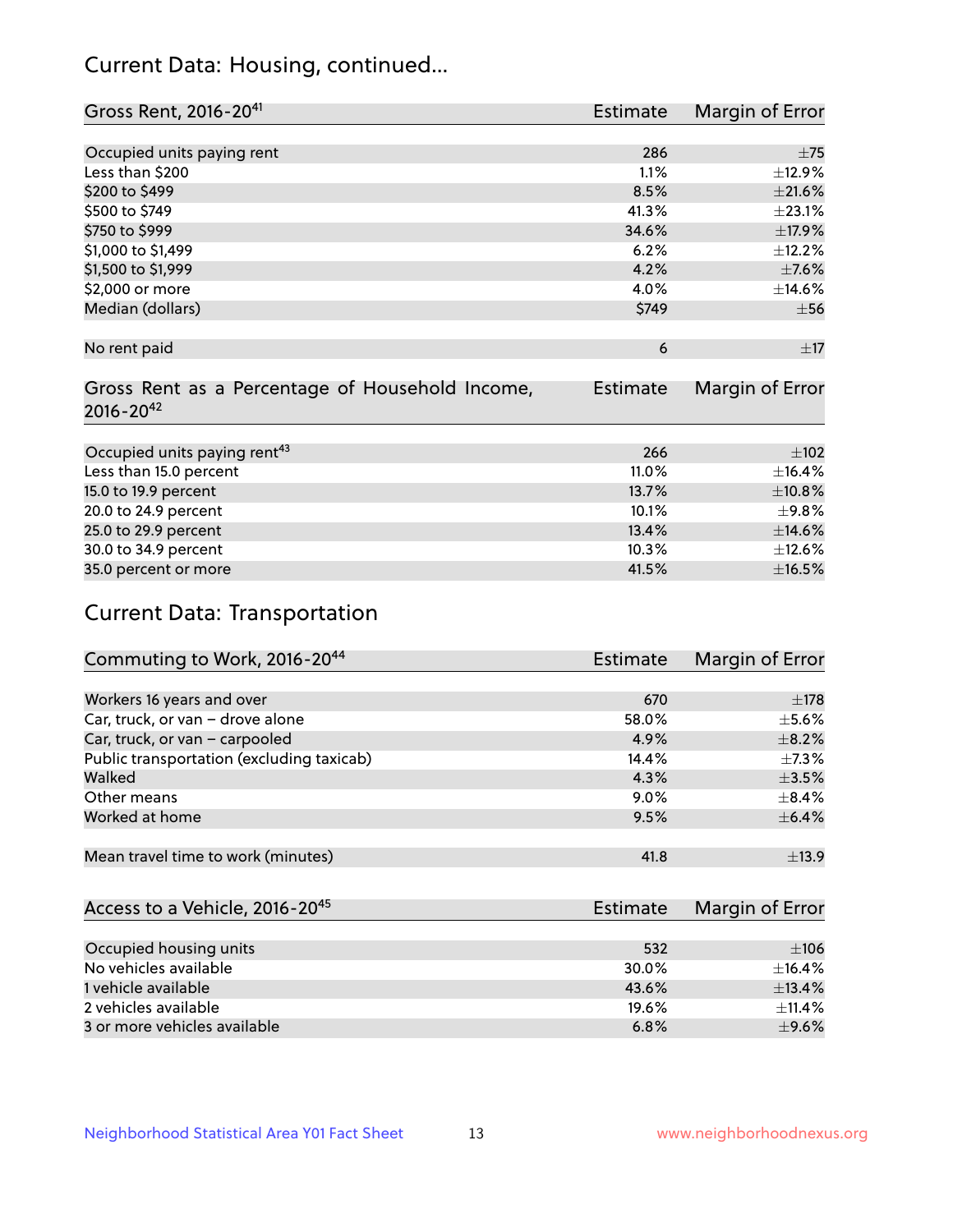## Current Data: Health

| Health Insurance coverage, 2016-2046                    | Estimate | <b>Margin of Error</b> |
|---------------------------------------------------------|----------|------------------------|
|                                                         |          |                        |
| Civilian Noninstitutionalized Population                | 1,203    | $\pm 279$              |
| With health insurance coverage                          | 83.0%    | ±26.2%                 |
| With private health insurance coverage                  | 59.7%    | $\pm$ 6.0%             |
| With public health coverage                             | 28.7%    | $\pm$ 9.5%             |
| No health insurance coverage                            | 17.0%    | $\pm$ 7.1%             |
| Civilian Noninstitutionalized Population Under 19 years | 123      | $\pm$ 123              |
| No health insurance coverage                            | 0.0%     | ±24.0%                 |
|                                                         |          |                        |
| Civilian Noninstitutionalized Population 19 to 64 years | 945      | $\pm 220$              |
| In labor force:                                         | 742      | $\pm 226$              |
| Employed:                                               | 662      | $\pm$ 179              |
| With health insurance coverage                          | 83.9%    | ±3.3%                  |
| With private health insurance coverage                  | 76.8%    | ±28.9%                 |
| With public coverage                                    | 7.0%     | $\pm$ 8.2%             |
| No health insurance coverage                            | 16.1%    | $\pm$ 9.6%             |
| Unemployed:                                             | 80       | $\pm$ 179              |
| With health insurance coverage                          | 51.5%    | ±80.9%                 |
| With private health insurance coverage                  | 36.5%    | $\pm$ 89.9%            |
| With public coverage                                    | 15.0%    | ±20.4%                 |
| No health insurance coverage                            | 48.5%    | $\pm 70.2\%$           |
|                                                         |          |                        |
| Not in labor force:                                     | 203      | ±92                    |
| With health insurance coverage                          | 71.3%    | $\pm 21.6\%$           |
| With private health insurance coverage                  | 44.5%    | ±29.3%                 |
| With public coverage                                    | 38.1%    | ±16.5%                 |
| No health insurance coverage                            | 28.7%    | $\pm 21.2\%$           |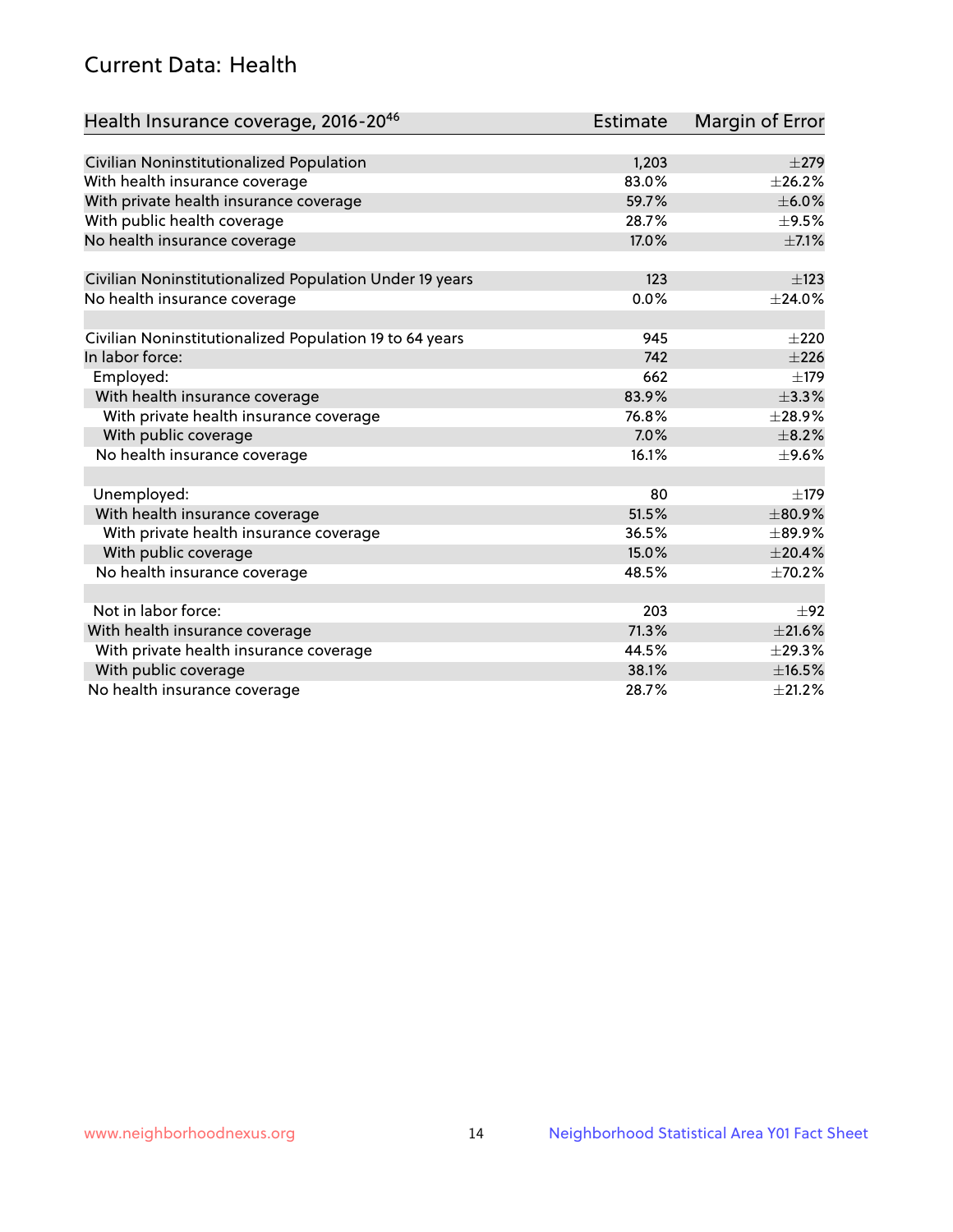#### Notes:

- 1. Source: U.S. Census Bureau, Decennial Census 2000, SF1 tables P8, P12; American Community Survey, tables B01001, B03002
- 2. This category includes Pacific Islanders, Native Americans and Alaska Natives, people who identify as some other race, and those who identify as bi/multi racial.
- 3. Source: U.S. Census Bureau, Decennial Census 2000, SF1 tables P15, P16, P18, P19; American Community Survey, tables B11001, B11005, B11003
- 4. Source: U.S. Census Bureau, Decennial Census 2000, SF3 table P37; American Community Survey, table B15002
- 5. Source: U.S. Census Bureau, Longitudinal Employer-Household Dynamics Residential Area Characteristics, Table JT01 (Primary Jobs); Workplace Area Characteristics, Table JT00 (All Jobs)
- 6. Source: U.S. Census Bureau, Decennial Census 2000, SF3 tables P52, P87; American Community Survey, tables B19001, B17001
- 7. Source: U.S. Census Bureau, Decennial Census 2000, SF1 tables H3, H4; American Community Survey, tables B25002, B25009
- 8. Source: U.S. Census Bureau, Decennial Census 2000, SF3 table H44; American Community Survey, tables B25044
- 9. Source: Atlanta Police Department, COBRA; U.S. Census Bureau, American Community Survey, table B01001
- 10. Source: U.S. Census Bureau, American Community Survey, table B01001
- 11. Source: U.S. Census Bureau, American Community Survey, table B03002
- 12. Source: U.S. Census Bureau, American Community Survey, table B05002
- 13. Source: U.S. Census Bureau, American Community Survey, table B05003
- 14. Source: U.S. Census Bureau, American Community Survey, tables B19001, B19025, B19051, B19061, B19055, B19065, B19059, B19069, B19056, B19066, B19057, B19067, B22001, B19101, B19127
- 15. Source: U.S. Census Bureau, American Community Survey, tables B19201, B19214, B20017, B19313
- 16. Source: U.S. Census Bureau, American Community Survey, table B17010
- 17. Source: U.S. Census Bureau, American Community Survey, tables B17001, B17006, B17021, B17007. Table totals may be lower than the total population, as they are based on the population for whom poverty status is determined.
- 18. Source: U.S. Census Bureau, American Community Survey, B17001H, B17001B, B17001D, B17001I. Table totals may be lower than the total population, as they are based on the population for whom poverty status is determined.
- 19. Source: U.S. Census Bureau, American Community Survey, tables B23001, B23008
- 20. Source: U.S. Census Bureau, American Community Survey, table C24030
- 21. Source: U.S. Census Bureau, American Community Survey, table C24010
- 22. Source: U.S. Census Bureau, American Community Survey, table B24080
- 23. Source: U.S. Census Bureau, Longitudinal Employer-Household Dynamics Origin-Destination Data, Tables JT00 Main and JT00 Aux
- 24. Source: U.S. Census Bureau, Longitudinal Employer-Household Dynamics Origin-Destination Data, Tables JT00 Main and JT00 Aux
- 25. Source: U.S. Census Bureau, Longitudinal Employer-Household Dynamics Origin-Destination Data, Tables JT00 Main and JT00 Aux
- 26. Source: U.S. Census Bureau, Longitudinal Employer-Household Dynamics Origin-Destination Data, Tables JT00 Main and JT00 Aux
- 27. Source: U.S. Census Bureau, American Community Survey, table B14001
- 28. Source: U.S. Census Bureau, American Community Survey, table B15002
- 29. Source: U.S. Census Bureau, American Community Survey, tables B11001, B11003, B11007, B11005, B09019
- 30. Source: U.S. Census Bureau, American Community Survey, tables B25002, B25003, B25004
- 31. Source: U.S. Census Bureau, American Community Survey, table B25024
- 32. Source: U.S. Census Bureau, American Community Survey, table B25034
- 33. Source: U.S. Census Bureau, American Community Survey, tables B25009, B25008, B25003
- 34. Source: U.S. Census Bureau, American Community Survey, table B07003
- 35. Source: U.S. Census Bureau, American Community Survey, table B25075. This value is self-reported and may differ from home values as determined by the County Tax Assessor.
- 36. Source: U.S. Census Bureau, American Community Survey, table B25081
- 37. Source: U.S. Census Bureau, American Community Survey, table B25087
- 38. Source: U.S. Census Bureau, American Community Survey, table B25091
- 39. Excludes units where Selected Monthly Owner Costs as a Percentage of Income cannot be computed.
- 40. Excludes units where Selected Monthly Owner Costs as a Percentage of Income cannot be computed.
- 41. Source: U.S. Census Bureau, American Community Survey, table B25063
- 42. Source: U.S. Census Bureau, American Community Survey, table B25070
- 43. Excludes units where Gross Rent as a Percentage of Income cannot be computed.
- 44. Source: U.S. Census Bureau, American Community Survey, tables B08101, B08013
- 45. Source: U.S. Census Bureau, American Community Survey, table B25044
- 46. Source: U.S. Census Bureau, American Community Survey, tables B18135, B27011

The dagger (†) symbol denotes values that cannot be computed.